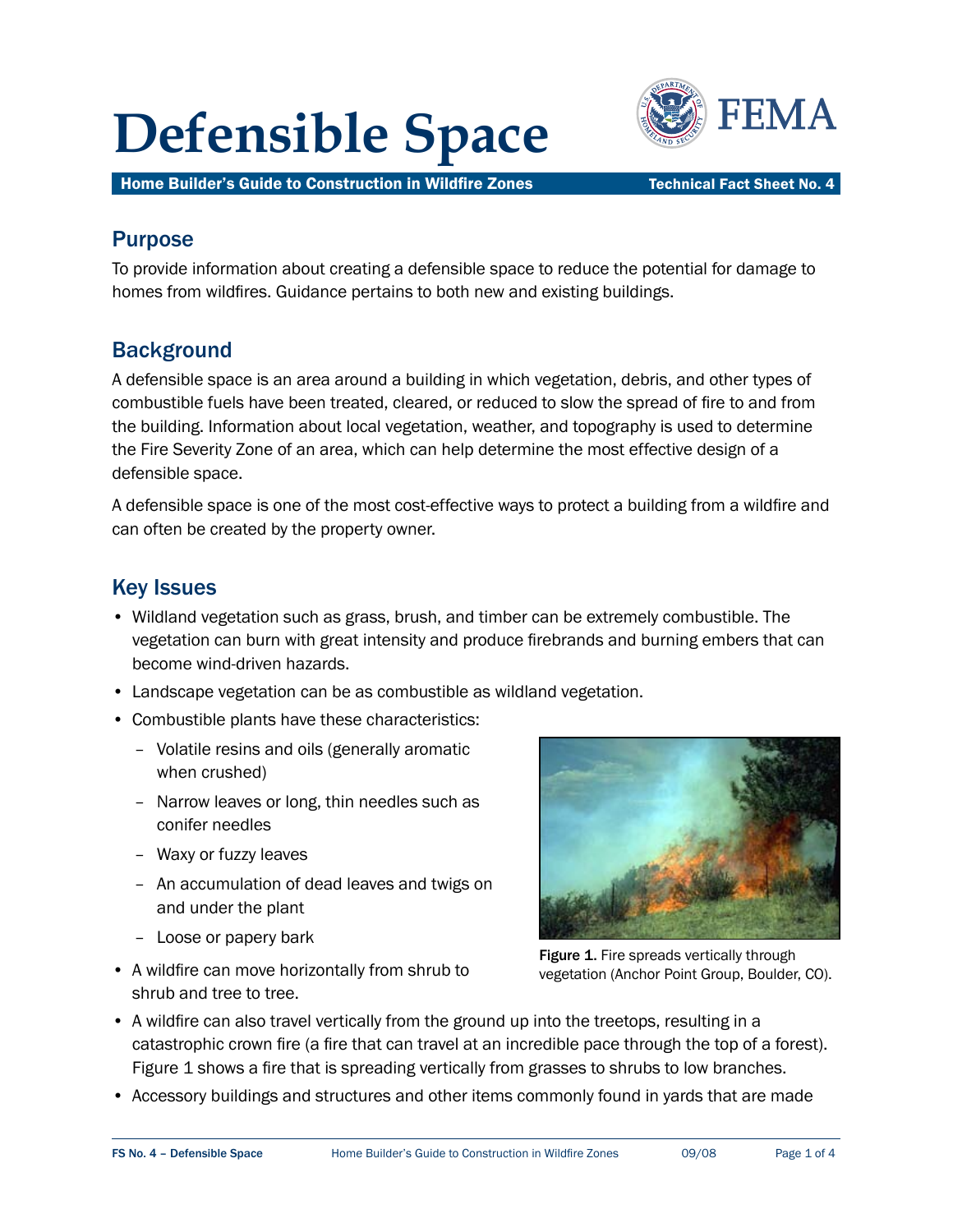of combustible materials can also put an otherwise fire-resistant building at risk of ignition and destruction.

- Combustible vegetation and materials around a building (see Figure 2) can:
	- Increase the risk of building ignition
	- Restrict the space necessary to provide firefighters a relatively safe place to protect a building
	- Increase the chance that a building on fire will ignite adjacent wildlands



Figure 2. Combustible materials adjacent to a building create a hazard (Anchor Point Group, Boulder, CO).

## **Guidance**

- Assess both the horizontal and vertical aspects of vegetation when designing the defensible space.
- To prevent the horizontal spread of wildfire, thin shrubs and trees so the crowns do not intersect and there is space between individual shrubs and trees.
- To prevent the vertical spread of wildfire, keep the lowest tree branches pruned and trimmed to maintain vertical separation from the top of shrubs and grasses to the lowest tree branches. The vertical distance needed will vary significantly, depending on the species of tree and composition of the understory.
- Create three concentric zones around the building (see Figure 3). Zone 1, the zone closest to the building, normally has the greatest need for fuel modification with progressively less modification in the other two zones. The higher the Fire Severity Zone, the larger the concentric zones should be. Consult the local or state fire agency for assistance. The three zones are discussed further below.

#### *Zone 1*

- Eliminate all combustible materials in Zone 1 (within 30 feet of the home) such as fire-prone vegetation, firewood stacks, combustible patio furniture, umbrellas, and dimensioned lumber decking (see Figure 4). Desirable substitutions include irrigated grass, rock gardens, stone patios, metal patio furniture, and noncombustible decking (see Fact Sheet #13, Decks and Other Attached Structures).
- Before fire season begins, remove combustible litter on roofs and gutters and trim tree branches that overhang the roof and chimney (see Fact Sheet #9, Gutters).

#### *Zone 2*

 • Ensure that Zone 2 includes only individual and well-spaced clumps of trees and shrubs and/or a few islands of vegetation that are surrounded by areas with noncombustible materials.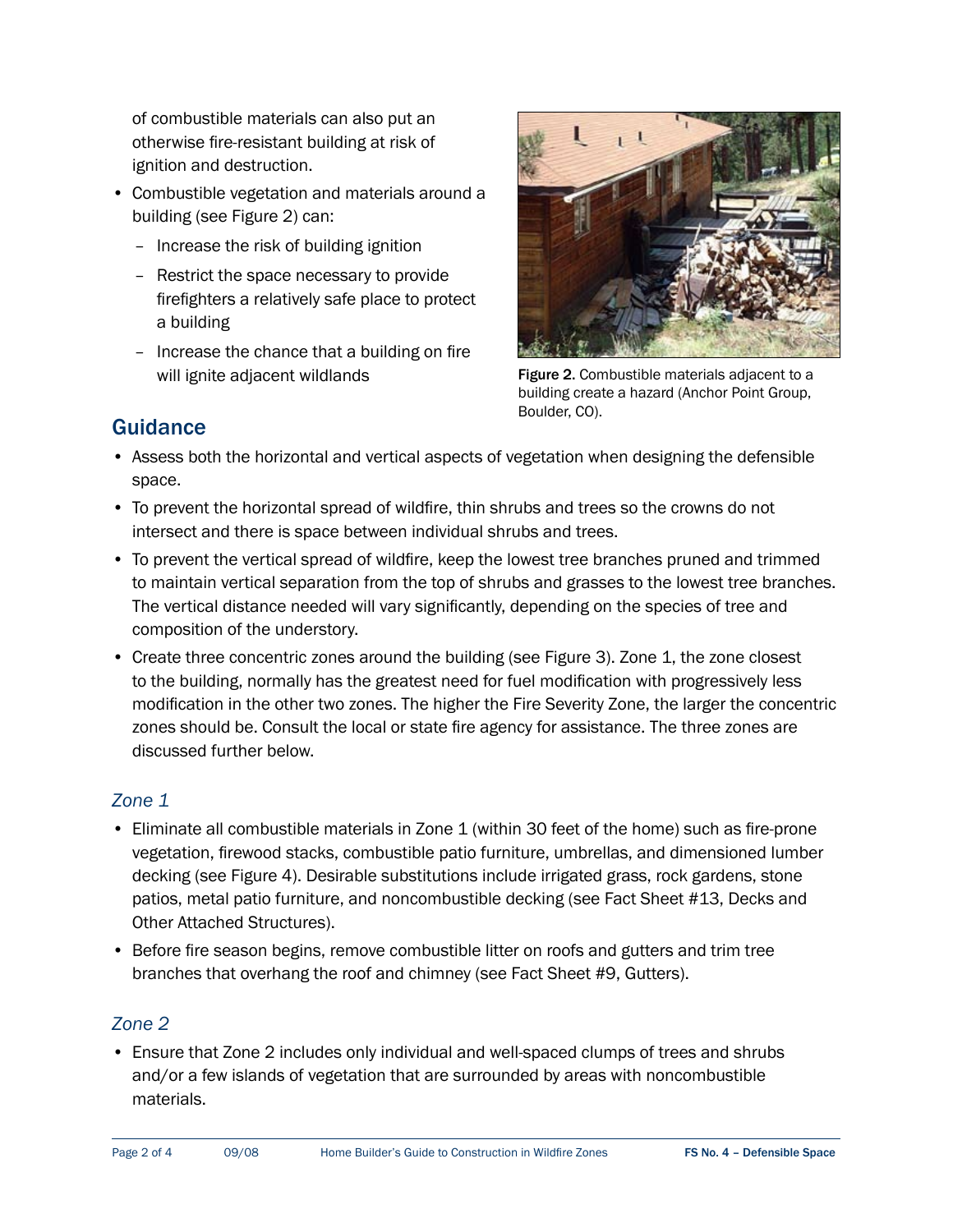

Figure 3. The three concentric zones of defensible space.

- Use hardscape features such as driveways and paved or gravel walkways or patios to create firebreaks throughout the yard.
- Plant fire-resistant, low-volume vegetation that retains moisture well and needs minimum maintenance such as pruning and removing dead and dying branches.
- Separate auxiliary structures such as a detached garage, pump house, pergola, and utility shed from the home by at least 50 feet. Increase the distance if the structure is used for the storage of combustible materials.
- Comply with recommended construction practices related to fire resistance for auxiliary structures. See Fact Sheets #5 to #16 for guidance on planning and designing a structure in a wildfire zone.
- Ensure that patio furniture is either made of noncombustible material such as metal or is at least 30 feet away from the building. Store patio furniture in a location that is protected from ignition by a wildfire.
- Place woodpiles at least 30 feet from the building and store the wood in a vegetation- free zone such as a graveled area.
- Store fuel tanks away from a structure at the minimum distance that is required by code or greater (see Fact Sheet #16, Utilities) and place underground or on a noncombustible pad.



Figure 4. A noncombustible ground cover in Zone 1 or on a noncombustible step the behavior of the Helped this home survive a wildfire (Anchor Point helped this home survive a wildfire (Anchor Point Group, Boulder, CO).